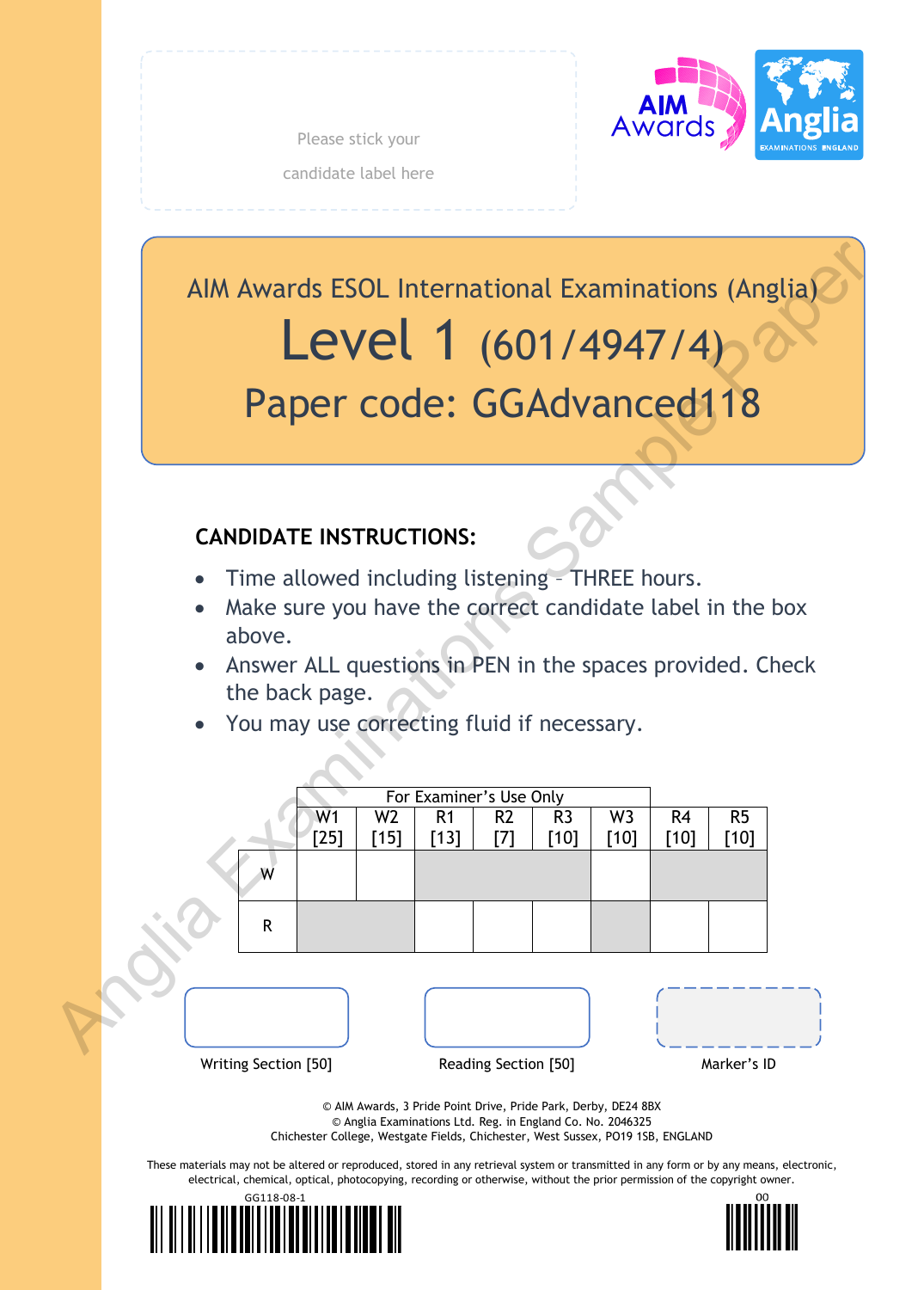# **Section W1 (25 marks)**

*Write a composition of 200–250 words on ONE of the following topics:*

- 1. Which invention do you think has most changed the world in the last 50 years?<br>2. Describe the person you most admire.
- Describe the person you most admire.
- 3. Give an account of an exhausting journey.<br>4. 'Life was much easier for people in the pas
- 'Life was much easier for people in the past.' Discuss.

| Title: |   |  |
|--------|---|--|
|        |   |  |
|        |   |  |
|        |   |  |
|        |   |  |
|        |   |  |
|        |   |  |
|        |   |  |
|        |   |  |
|        |   |  |
|        |   |  |
|        |   |  |
|        |   |  |
|        |   |  |
|        | ۵ |  |
|        |   |  |
|        |   |  |
|        |   |  |
|        |   |  |
|        |   |  |
|        |   |  |
|        |   |  |
|        |   |  |
|        |   |  |
|        |   |  |
|        |   |  |
|        |   |  |

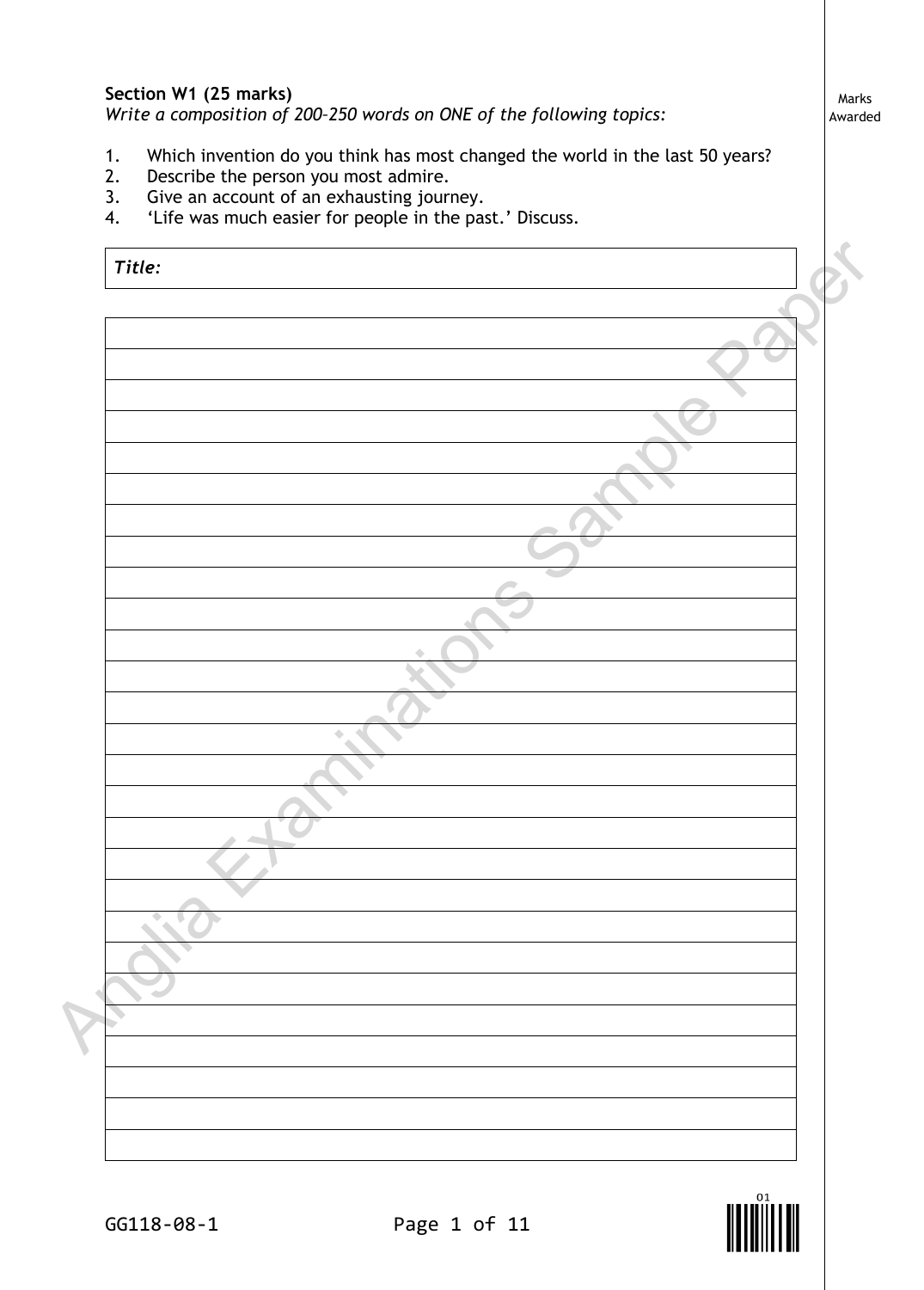|                                  | Marks<br>Awarded |
|----------------------------------|------------------|
|                                  |                  |
|                                  |                  |
|                                  |                  |
|                                  |                  |
|                                  |                  |
|                                  |                  |
|                                  |                  |
|                                  |                  |
|                                  |                  |
|                                  |                  |
|                                  |                  |
|                                  |                  |
|                                  |                  |
|                                  |                  |
|                                  |                  |
|                                  |                  |
|                                  |                  |
|                                  |                  |
|                                  |                  |
|                                  |                  |
| ۰                                |                  |
|                                  |                  |
|                                  |                  |
|                                  |                  |
|                                  |                  |
| ۰                                |                  |
|                                  | $\mathsf{C}$     |
|                                  |                  |
|                                  | R                |
|                                  |                  |
|                                  |                  |
|                                  |                  |
|                                  |                  |
| Ask for extra paper if required. |                  |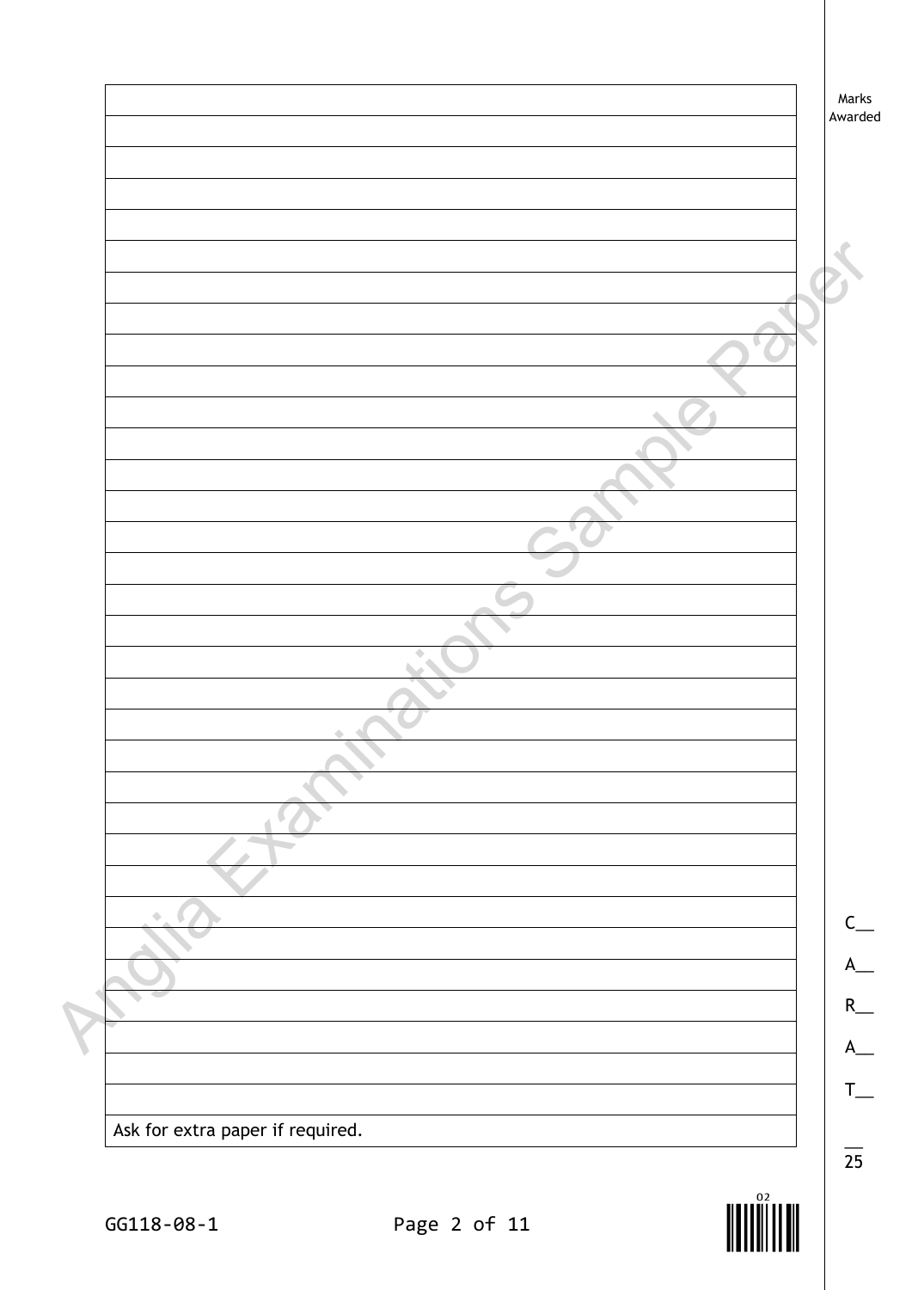**Section W2 (15 marks)**

**You must do both Task 1** *and* **Task 2**

**You were recently offered a part-time job. Two days before, you had already accepted a different job.**

**Task 1**- Write a letter of 80–100 words to the company offering you the part-time job.

- refuse the job offer
- explain why you are not able to accept the job

| Task 1 |  |  |
|--------|--|--|
|        |  |  |
|        |  |  |
|        |  |  |
|        |  |  |
|        |  |  |
|        |  |  |
|        |  |  |
|        |  |  |
|        |  |  |
|        |  |  |
|        |  |  |
|        |  |  |
|        |  |  |
|        |  |  |
|        |  |  |
|        |  |  |
|        |  |  |
|        |  |  |
|        |  |  |

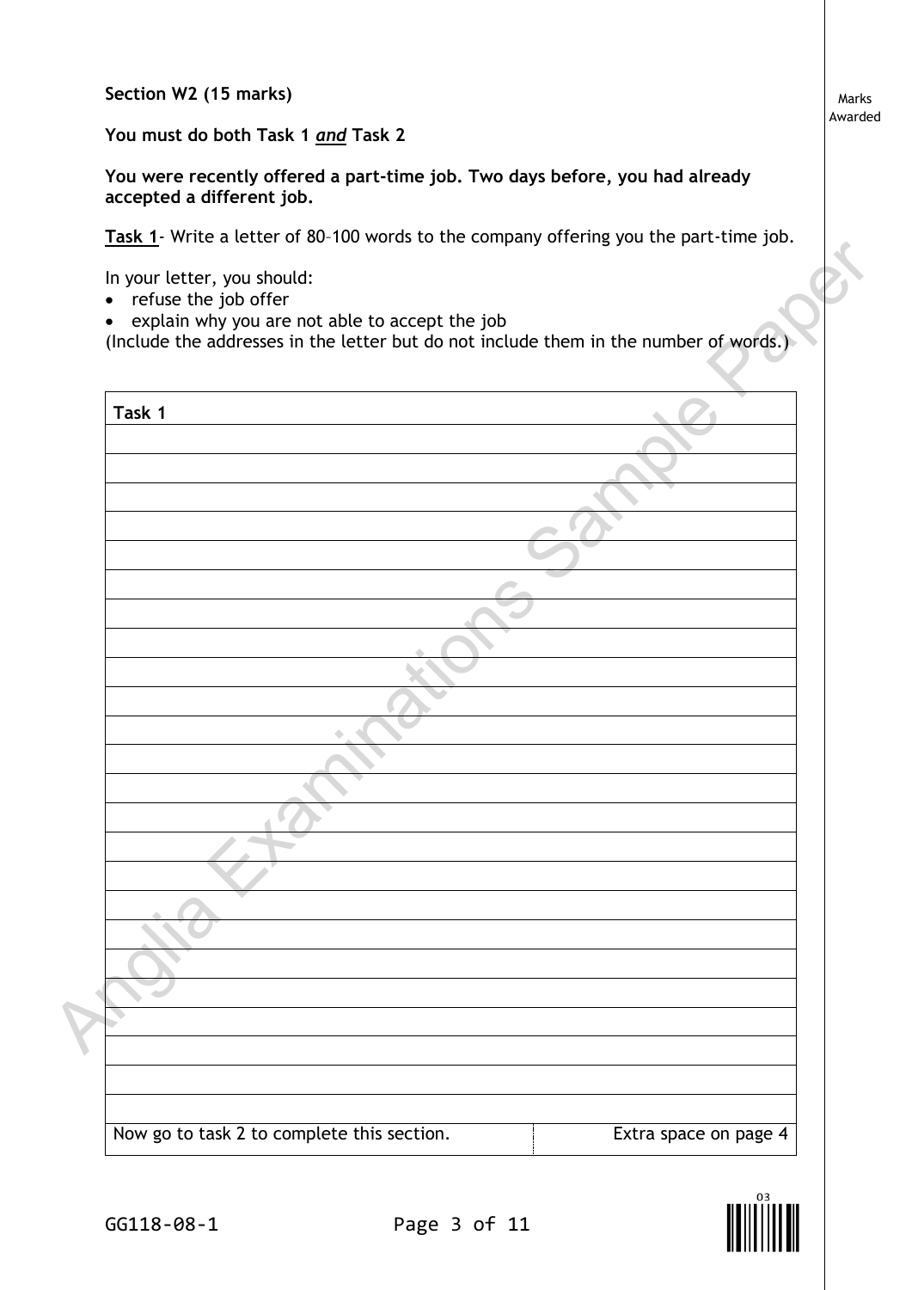## **Section W2 (continued)**

**Task 2**- Write an email of about 50 words to a friend.

In your email, you should:

- tell your friend about the job offer
- suggest your friend applies for the part-time job

extra space From: Subject: Message:  $\overline{\phantom{a}}$  $\overline{15}$  $\mathsf{C}$  $\overline{\mathsf{A}}$  $T_{\perp}$ PRODUCE:<br>MASSAGE:<br>MASSAGE:<br>MASSAGE:<br>ANGLES SAMPLE CONSIDERS OF PAPER

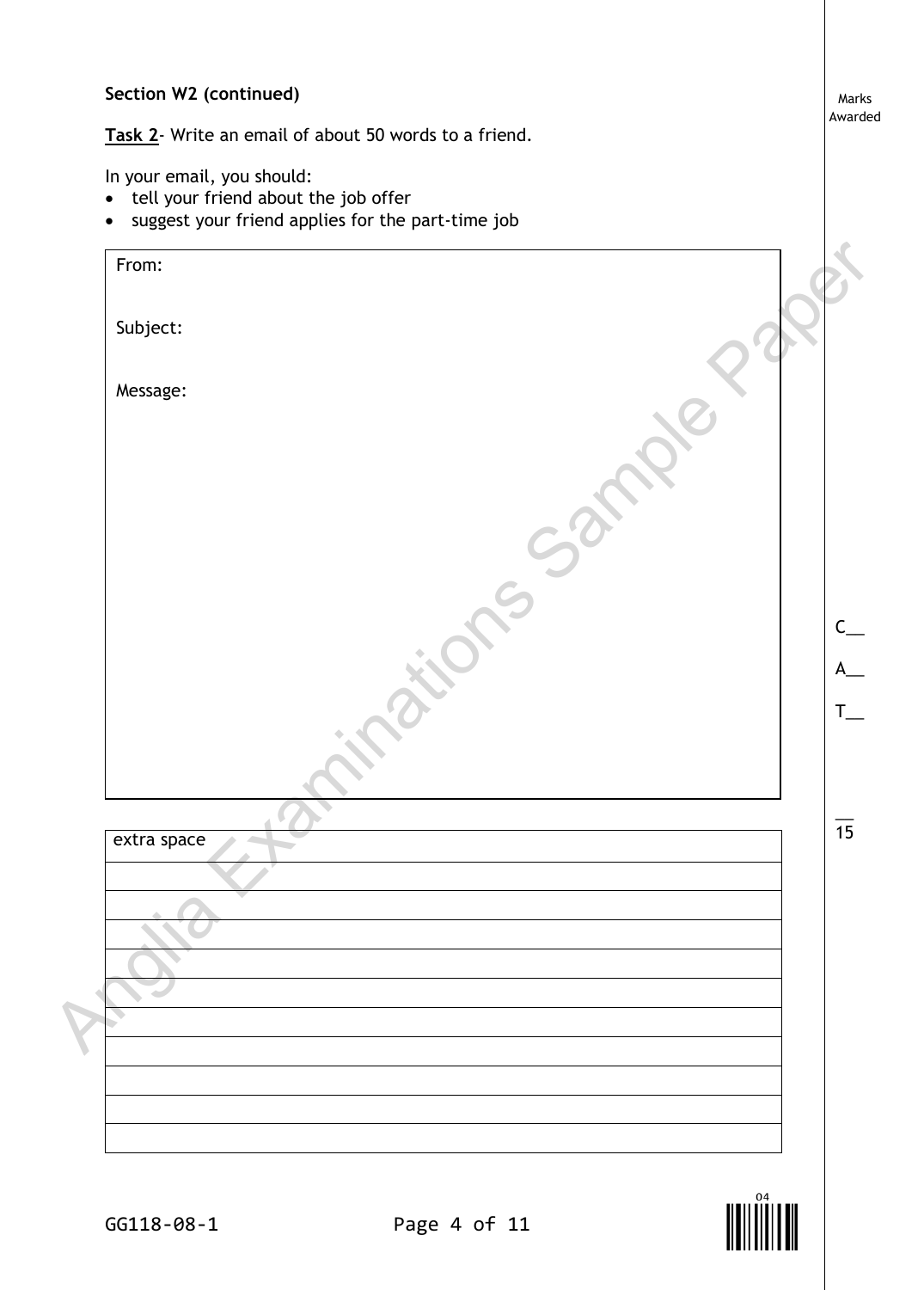### **Removed From Reality?**

Even though the phrase 'Reality TV' is relatively recent, the history of TV using ordinary people as its stars goes back right to the beginning of TV itself in the 1940s. The expression, however, was not used until the late 1990s. There are three main categories of reality TV: humorous shows, where people are filmed in funny situations; contests, such as the *X Factor*; and films of people's lives as they go about living them, such as *The Wedding*. The earliest versions were the funny ones, such as *Candid Camera,* which was first televised in 1948, having begun as *Candid Microphone,* a talking show on radio in 1947. In fact, *Candid Camera* is seen as the prototype for much modern reality TV. Nowadays, reality TV is so addictive that some fans watch for hours every day trying to keep up with the latest events on their favourite shows.

Ginny Wanstone is one such fan. She is a student but manages an average of 15 hours a week of daytime TV from Monday to Friday, in between attending just 12 hours of compulsory lectures. Then, instead of going out in the evenings with friends, she stays at home and watches another 17 hours a week, leaving the weekends as the only times she can catch up with university work. 'It takes a lot of my time, but I enjoy seeing what's happening in the everyday lives of other people I'll never actually meet in my life,' explains the 19-year-old who is in the second year of a three-year sociology degree at university. Ginny also thinks that watching reality TV is useful research for her degree. She says, 'You have to remember that some people on the shows are exaggerating and not really presenting their own lives. However, I still believe that most people are being genuine and it is helpful to examine their relationships'. I: humorous shows, where people are filmed in funny situations; contests, humorous shows, where people are filmed in funny situations; contests, T. The earliest versions were the funny ones, such as Candid Camera, which wi

Not everyone is as satisfied as Ginny with reality TV. One of Ginny's lecturers, sociologist James Newton, says, 'Experts in my field agree that some of what we see on these shows is shocking. People can be shamed and treated badly. We urgently need to encourage investment in more traditional types of programming'.

### **For questions 1-3, please answer in complete sentences. (2 marks each)**

1. When did TV based on the lives of ordinary people first start to be called 'Reality TV'?

2. What category of reality TV was *Candid Camera*?

2. What cate 3. When was the earliest version of *Candid Camera* shown on TV?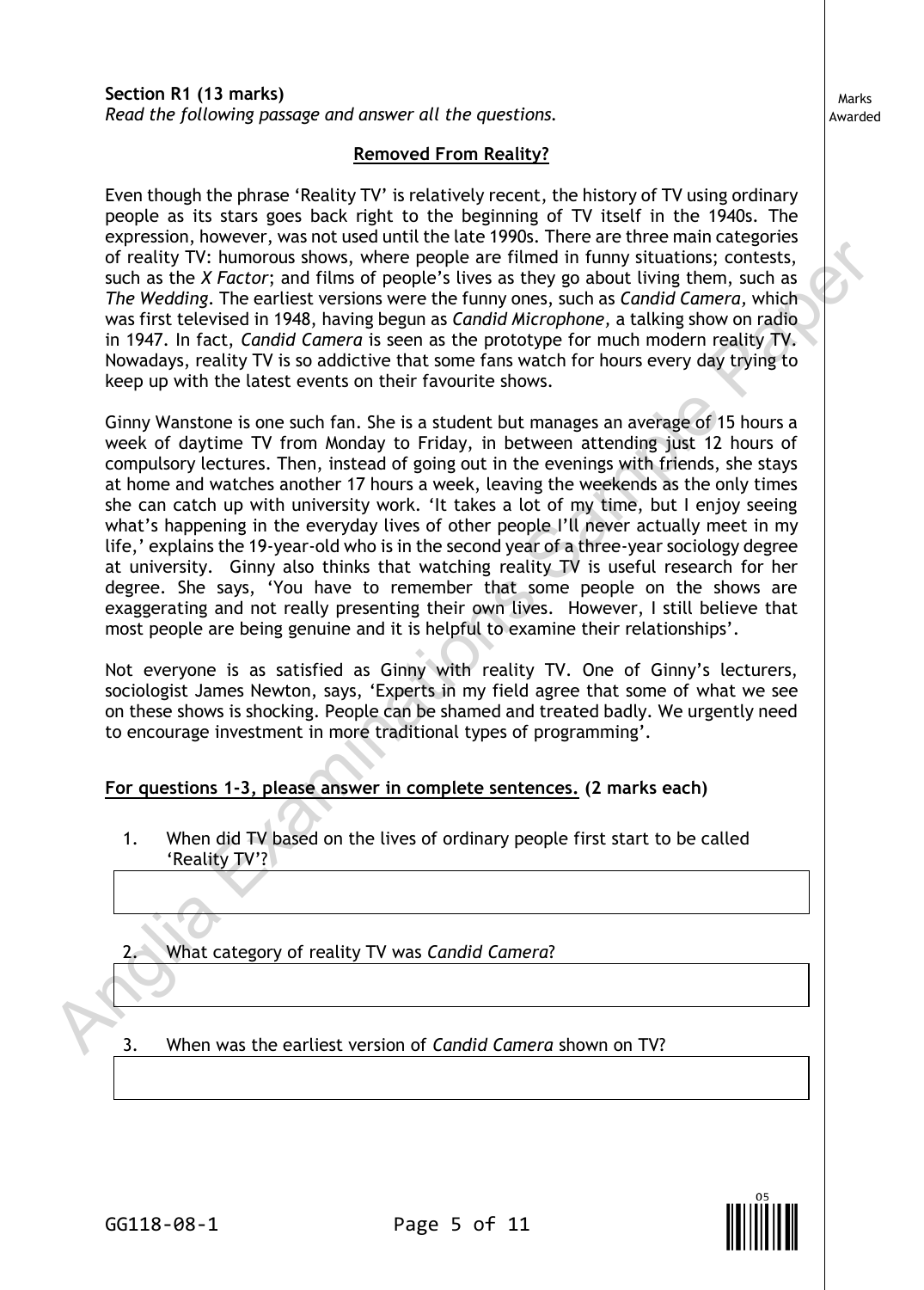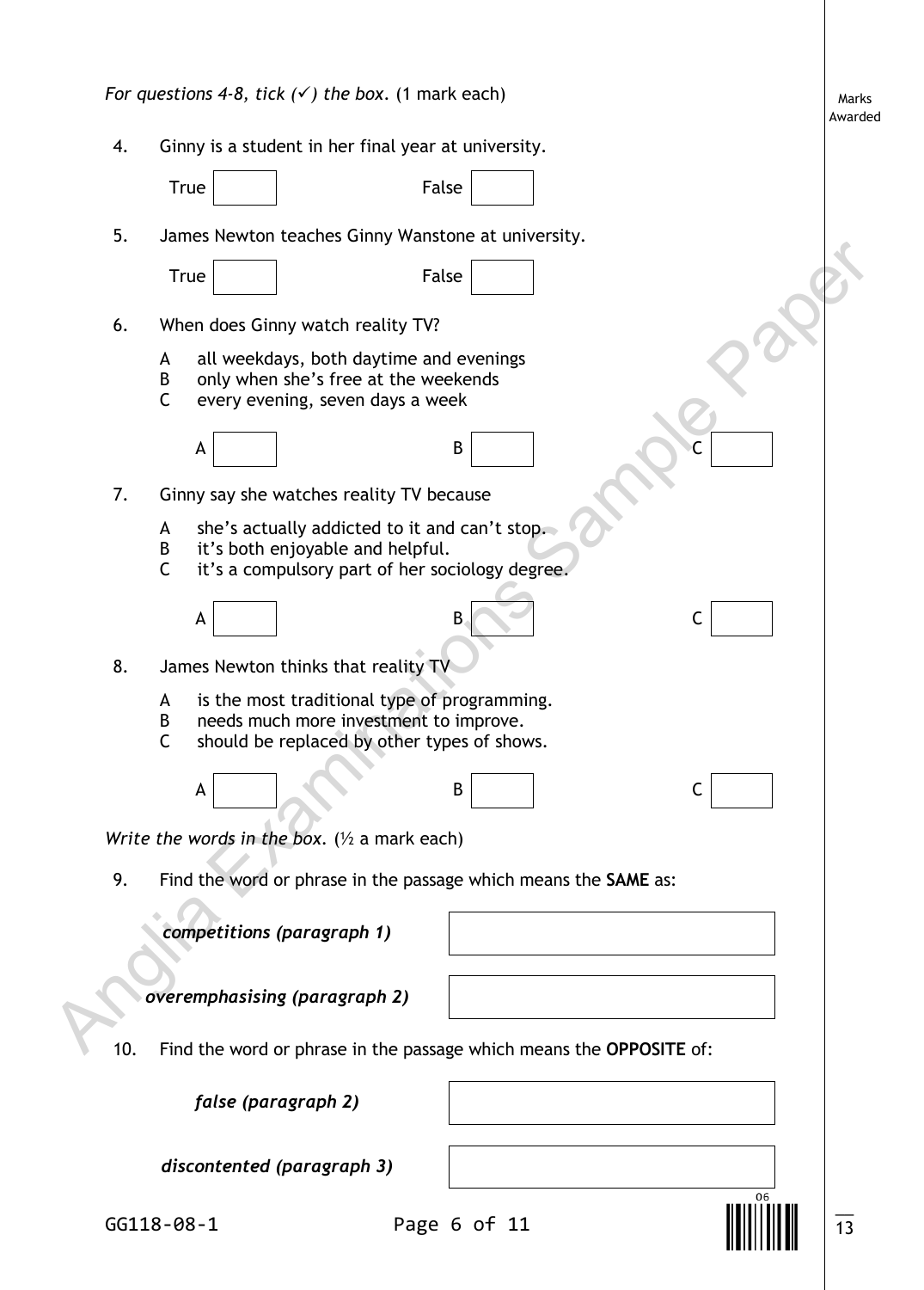# **Section R2 (7 marks)**

*Read the five short news stories below. Choose from the articles (A to E) and complete the answer grid. The articles may be chosen more than once. One has been done for you as an example.*

**A**. New research has found that birds called honeyguides lead local people in Mozambique to honey-rich bees' nests, by producing a humanlike call. The local Yao hunters hear the call, find and cut down the trees containing honey, and leave rewards of wax for the honeyguides on the ground. This is the first known example of collaboration between humans and animals in the wild.

**B**. The South Island Kokako Trust is offering \$5,000 to anyone who can provide proof that the South Island kokako, a local bird, still exists. The bird, once common on the island, was declared extinct in 2007. However, since 2013, there have been several reported sightings. The bird looks almost identical to the North Island kokako but with an orange wattle instead of a blue one. Anyone who sees one should send a photo of it to the trust.

| noneyguides tead tocat people in mozambique to<br>\$5,000 to anyone who can provide proof that<br>honey-rich bees' nests, by producing a humanlike<br>the South Island kokako, a local bird, still<br>call. The local Yao hunters hear the call, find and<br>exists. The bird, once common on the island,<br>cut down the trees containing honey, and leave<br>was declared extinct in 2007. However, since<br>2013, there have been several reported<br>rewards of wax for the honeyguides on the ground.<br>This is the first known example of collaboration<br>sightings. The bird looks almost identical to the<br>between humans and animals in the wild.<br>North Island kokako but with an orange wattle<br>instead of a blue one. Anyone who sees one                                                                                                                                                                                                                                                                                                                                                                                                                                                                                                                                                                                                                                                                                                                                            |                         |              |  |
|----------------------------------------------------------------------------------------------------------------------------------------------------------------------------------------------------------------------------------------------------------------------------------------------------------------------------------------------------------------------------------------------------------------------------------------------------------------------------------------------------------------------------------------------------------------------------------------------------------------------------------------------------------------------------------------------------------------------------------------------------------------------------------------------------------------------------------------------------------------------------------------------------------------------------------------------------------------------------------------------------------------------------------------------------------------------------------------------------------------------------------------------------------------------------------------------------------------------------------------------------------------------------------------------------------------------------------------------------------------------------------------------------------------------------------------------------------------------------------------------------------|-------------------------|--------------|--|
| should send a photo of it to the trust.                                                                                                                                                                                                                                                                                                                                                                                                                                                                                                                                                                                                                                                                                                                                                                                                                                                                                                                                                                                                                                                                                                                                                                                                                                                                                                                                                                                                                                                                  |                         |              |  |
| E. Natural sounds have long<br>C. Emergency services have<br><b>D.</b> A pet parrot has become an<br>been known to improve mood<br>been criticised after a busy<br>international superstar after a<br>street was shut down by over 20<br>video of it singing a Rihanna<br>and health. Birdsong is now<br>police officers and firefighters<br>song became an internet<br>being used successfully in<br>to save a single bird caught on a<br>sensation. The video of the<br>crowded places where noise<br>drain cover. The road was closed<br>unnamed tropical bird<br>levels and anxiety can be high,<br>performing has now been viewed<br>for an hour, causing a major<br>like airports, to improve<br>almost 730,000 times. In the<br>customers' experience. When<br>traffic jam, while fire-fighters<br>video, the parrot can be seen<br>released the bird, whose foot<br>a Colombia bank played<br>recordings of birdsong in local<br>had become trapped. Locals<br>walking up and down in its cage<br>complained that the use of two<br>and gazing at the camera. The<br>branches, customer approval<br>parrot's owner, who lives in<br>ratings increased by 50% and<br>fire engines and three police<br>South America, speaks to it in<br>there was a dramatic rise in<br>cars was a waste of public<br>money and could have blocked<br>the numbers of people opening<br>Portuguese.<br>ambulances trying to get to sick<br>new accounts.<br>people.<br>Which article, A, B, C, D or E, talks about |                         |              |  |
| money that was spent to save a bird?                                                                                                                                                                                                                                                                                                                                                                                                                                                                                                                                                                                                                                                                                                                                                                                                                                                                                                                                                                                                                                                                                                                                                                                                                                                                                                                                                                                                                                                                     | e.g.                    | $\mathsf{C}$ |  |
| the positive effects of birdsong on business?                                                                                                                                                                                                                                                                                                                                                                                                                                                                                                                                                                                                                                                                                                                                                                                                                                                                                                                                                                                                                                                                                                                                                                                                                                                                                                                                                                                                                                                            | 1                       |              |  |
| a bird sound which attracts people?                                                                                                                                                                                                                                                                                                                                                                                                                                                                                                                                                                                                                                                                                                                                                                                                                                                                                                                                                                                                                                                                                                                                                                                                                                                                                                                                                                                                                                                                      | $\overline{2}$          |              |  |
| a reward for finding a bird?                                                                                                                                                                                                                                                                                                                                                                                                                                                                                                                                                                                                                                                                                                                                                                                                                                                                                                                                                                                                                                                                                                                                                                                                                                                                                                                                                                                                                                                                             | 3                       |              |  |
| a bird whose singing is very popular?                                                                                                                                                                                                                                                                                                                                                                                                                                                                                                                                                                                                                                                                                                                                                                                                                                                                                                                                                                                                                                                                                                                                                                                                                                                                                                                                                                                                                                                                    | $\overline{\mathbf{4}}$ |              |  |
| people and birds helping each other?                                                                                                                                                                                                                                                                                                                                                                                                                                                                                                                                                                                                                                                                                                                                                                                                                                                                                                                                                                                                                                                                                                                                                                                                                                                                                                                                                                                                                                                                     | 5                       |              |  |
| a bird which caused unwelcome delays?                                                                                                                                                                                                                                                                                                                                                                                                                                                                                                                                                                                                                                                                                                                                                                                                                                                                                                                                                                                                                                                                                                                                                                                                                                                                                                                                                                                                                                                                    | 6                       |              |  |
| two types of birds that look very similar?                                                                                                                                                                                                                                                                                                                                                                                                                                                                                                                                                                                                                                                                                                                                                                                                                                                                                                                                                                                                                                                                                                                                                                                                                                                                                                                                                                                                                                                               | 7                       |              |  |



 $\overline{\phantom{a}}$ 7

Awarded

Marks

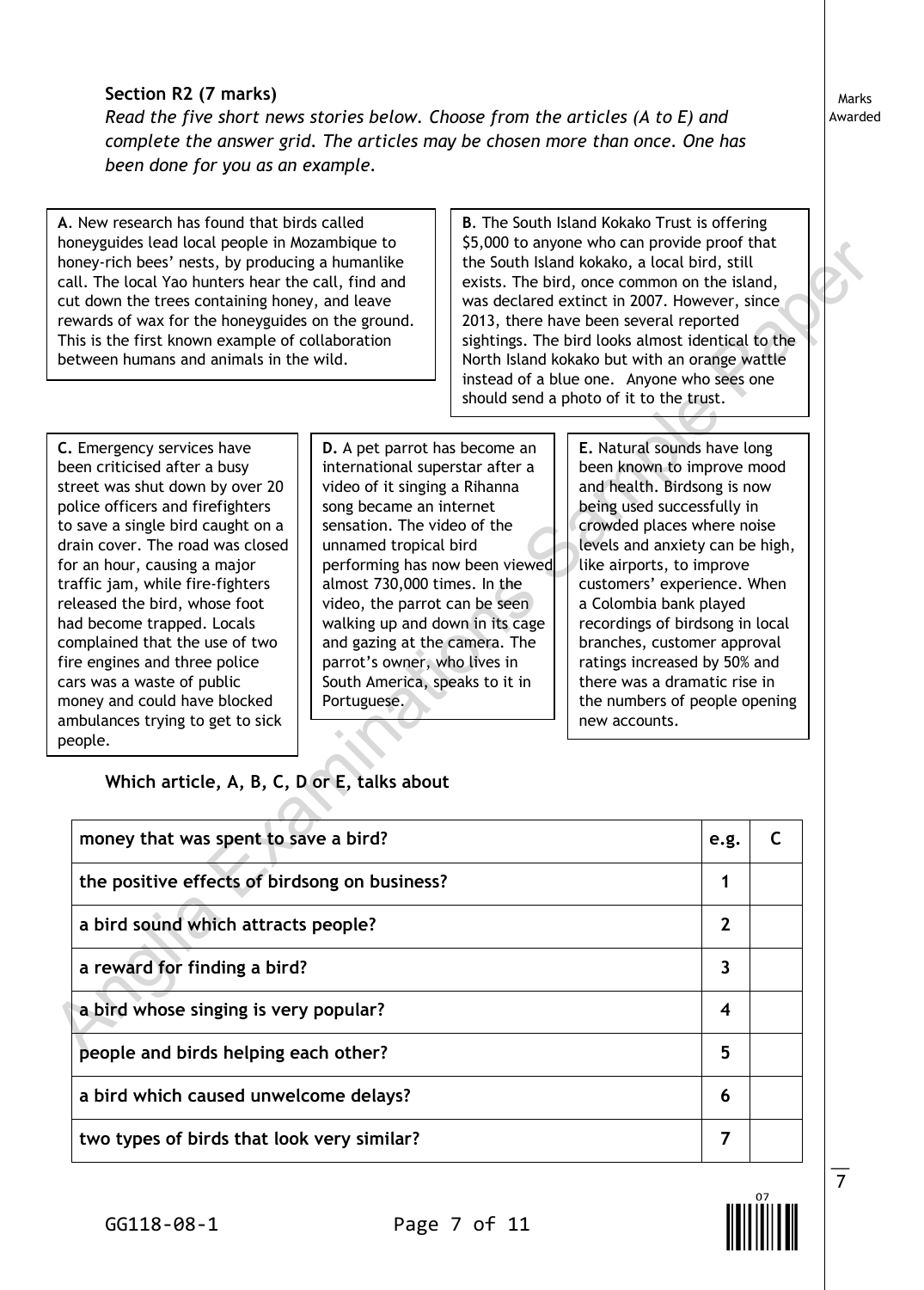#### **Section R3 (10 marks)**

*Choose the correct answer in each sentence and tick the box.*

**Example: Ella really takes** *after* **her mother. They look so similar. <sup>A</sup> in <sup>B</sup> after <sup>C</sup> up <sup>D</sup> off** 1. We can't afford a bigger house. A buy B buying C to buy D bought 2. He couldn't get used to \_\_\_\_\_\_\_\_\_\_\_\_\_\_\_\_\_\_ in a hot country. A live B lived C living D lives 3. It's about time I \_\_\_\_\_\_\_\_\_\_\_\_\_\_\_\_\_\_\_\_\_ some good news this week! A have  $\begin{array}{|c|c|c|c|c|c|} \hline \end{array}$  B had  $\begin{array}{|c|c|c|c|c|c|c|c|} \hline \end{array}$  C would have D will have 4. Tina has \_\_\_\_\_\_\_\_\_\_\_\_\_\_\_\_\_ a complaint to the waiter. A done  $\vert$  | B said | | C spoken | | D made 5. I'm going to have my hair **with the set of the Saturday**. A cut  $\Box$  B to cut  $\Box$  C cuts  $\Box$  D cutting 6. You can watch the TV after **William Contract Contract Contract View** your homework. A finish B finishing C finished D to finish 7. I **we can also the red trainers**, if I were you. A had bought B have bought C am buying D would buy 8. You'd better \_\_\_\_\_\_\_\_\_\_\_\_\_\_\_\_\_\_\_\_\_\_the dog for a walk after dinner. A taking  $\vert$  | B to take  $\vert$  | C took | | D take 9. Billy \_\_\_\_\_\_\_\_\_\_\_\_\_\_\_\_ won the match even if he'd practised more. A didn't have B won't have C wouldn't have D hadn't had 10. The thief must \_\_\_\_\_\_\_\_\_\_\_\_\_\_\_\_\_ in through the broken window. A have got  $\Box$  B getting  $\Box$  C to get  $\Box$  D had got  $\overline{\phantom{a}}$ 1. We can't afford<br>  $\begin{array}{|c|c|c|c|c|}\n\hline \end{array}$  A buy<br>  $\begin{array}{|c|c|c|c|}\n\hline \end{array}$  A buy<br>  $\begin{array}{|c|c|c|}\n\hline \end{array}$  B buying  $\begin{array}{|c|c|c|}\n\hline \end{array}$  B buying  $\begin{array}{|c|c|c|}\n\hline \end{array}$  C to buy  $\begin{array}{|c|c|c|}\n\hline \end{array}$  D bo



10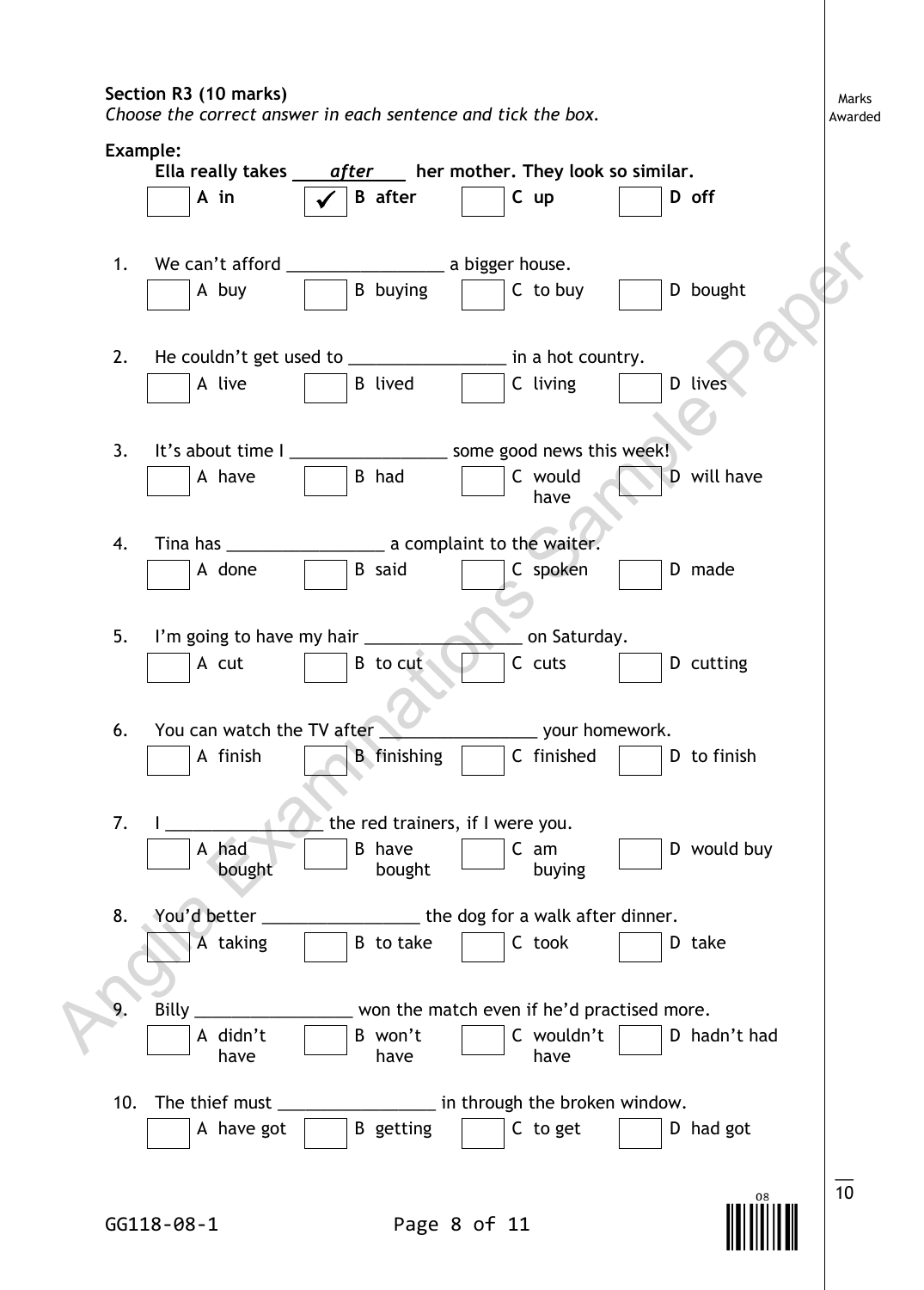## **Section W3 (10 marks)**  *Rewrite the sentences to give the same meaning as the original. Rewrite all*

*direct speech as reported speech.*

#### **Example:**

**'I've never been to the circus,' said Tim.**

**Tim said** *that he had never been to the circus.*

1. Someone is repairing my car at the garage.

My car

2. Maybe Tom rode his bike to the station.

Tom might

3. 'Did you wash your hair before the party?' Mary asked me.

Mary asked me if

4. He hardly ever gets up before six in the morning.

Seldom

5. The children didn't tidy away their toys and so the house was messy. Tim said that he had never been to the circus.<br>
1. Someone is repairing my car at the garage.<br>
My car<br>
2. Maybe Tom rode his blike to the station.<br>
Tom might<br>
3. 'Did you wash your hair before the party?' Mary asked me.<br>
M

Marks Awarded



 $\overline{\phantom{a}}$ 10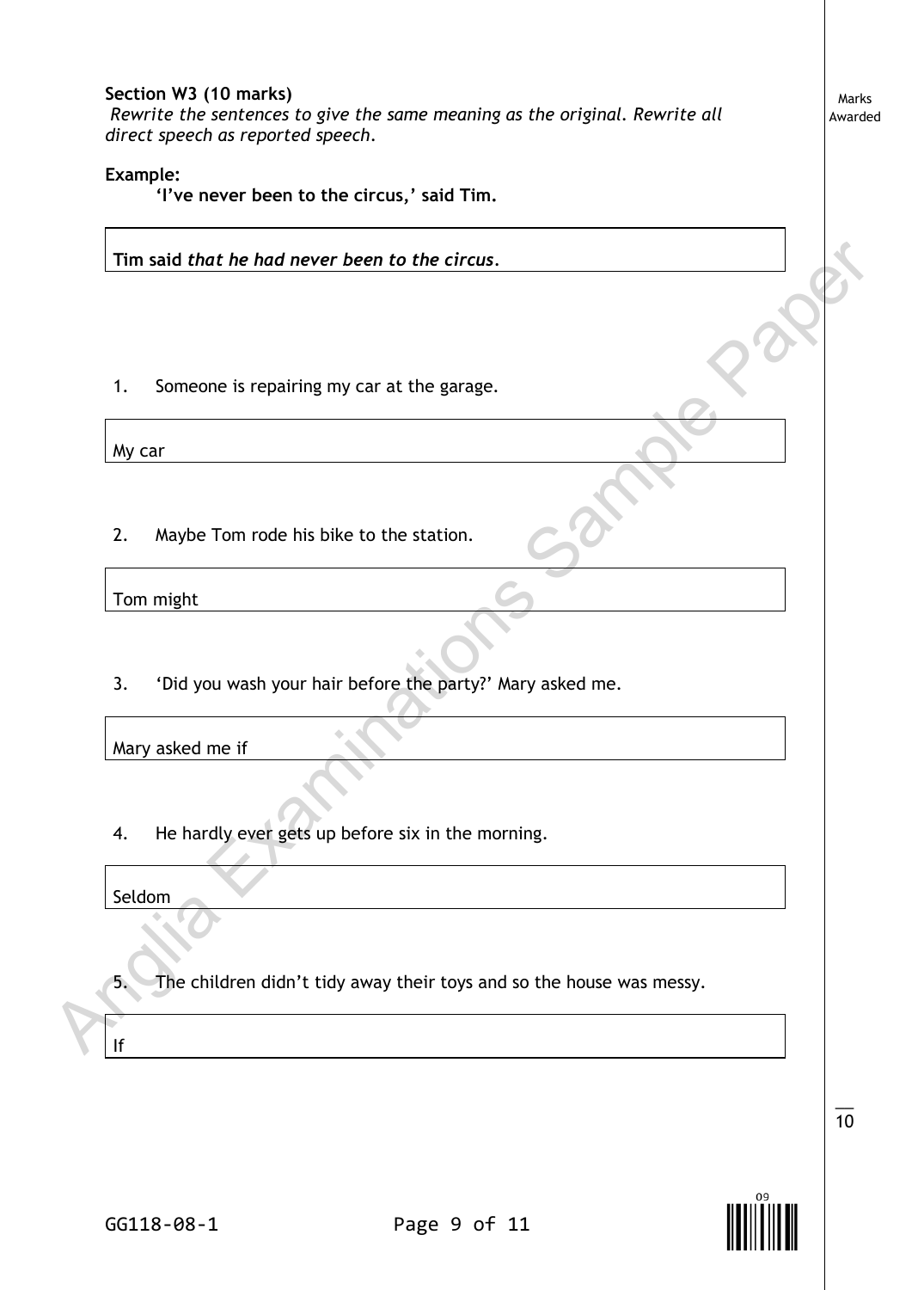### **Section R4 (10 marks)**

*Write the missing word on the lines.*

#### *Example:*

They played football in *spite* of the bad weather.

- 1. Alex was very excited as he \_\_\_\_\_\_\_\_\_\_\_\_\_\_\_\_\_ been chosen to play in the school football team.
- 2. He was \_\_\_\_\_\_\_\_\_\_\_\_\_\_\_\_\_ forward to playing in his first match last Saturday at another school
- 3. At 1 o'clock, he set off in the car with his dad; it \_\_\_\_\_\_\_\_\_\_\_\_\_\_ have been a 30-minute drive.
- 4. However, as a \_\_\_\_\_\_\_\_\_\_\_\_\_\_\_\_\_\_\_\_\_ of a big storm the night before, many trees and branches had fallen down.
- 5. The road they needed to take was closed **with the same component of a huge fallen** tree.
- 6. They followed another route but it took much \_\_\_\_\_\_\_\_\_\_\_\_\_\_\_\_\_\_\_ and Alex was afraid they would be late for the match.
- 7. They finally arrived late, at ten past two, but there was no one there from the football coach. And the state of the the state of the state of the state of the state of the state of the was denoted the state of the state of the state of the state of the state of the state of the state of the state of the state of the
	- 8. Alex and his dad, \_\_\_\_\_\_\_\_\_\_\_\_\_\_ were quite confused, walked up to the football coach.
	- 9. 'Where is everybody?' asked Alex. 'The match was supposed \_\_\_\_\_\_\_\_\_\_\_\_\_\_\_\_\_\_\_ start at 2 o'clock, wasn't it?'
	- 10. 'Oh no!' replied the coach. 'You've made a \_\_\_\_\_\_\_\_\_\_\_\_\_\_\_\_. It starts at 3 o'clock so you're early.'

Marks Awarded



 $\overline{\phantom{a}}$ 10